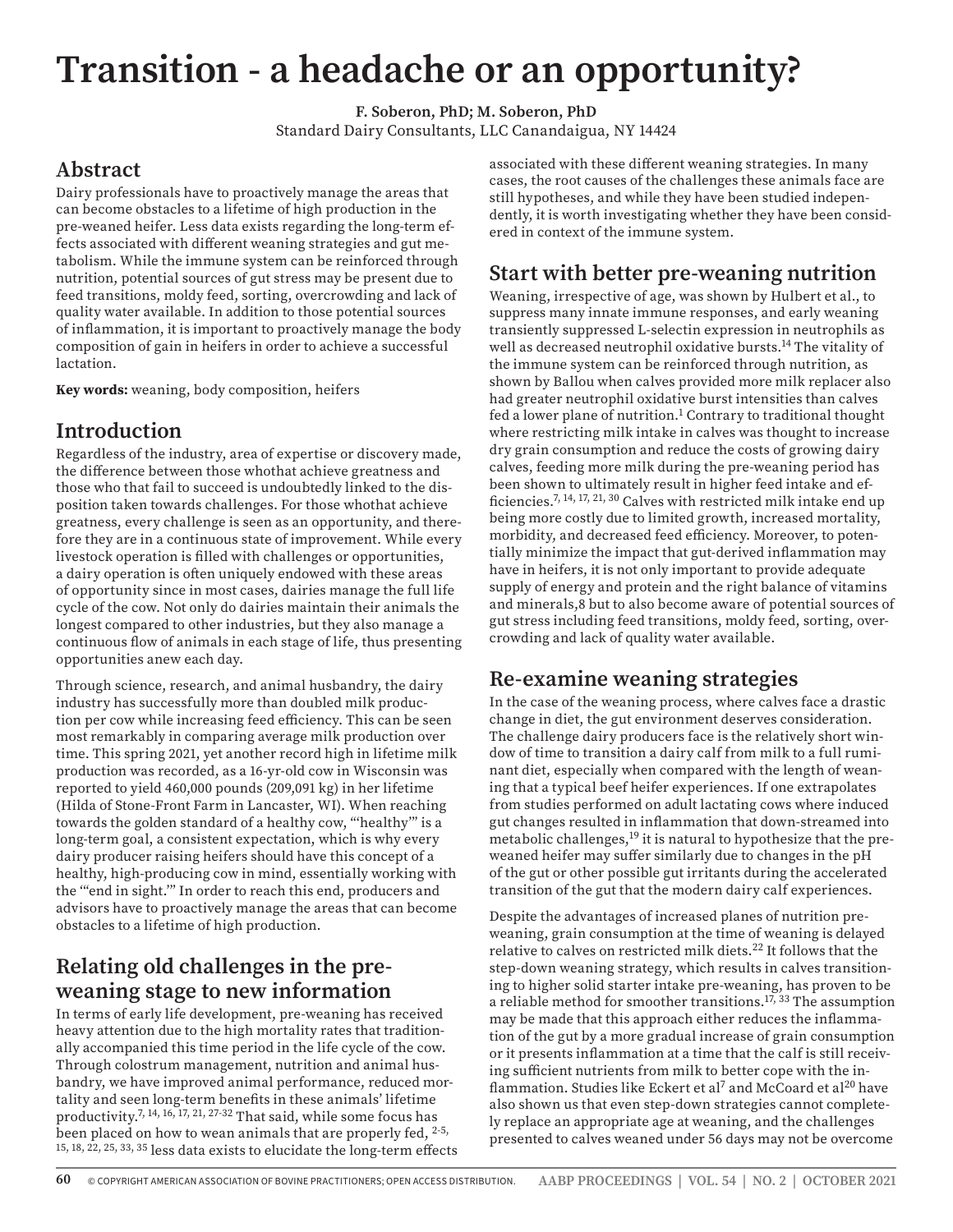as easily. This study also shows the importance of water consumption, as DMI is directly correlated to water consumption, regardless of age.7

# **Re-evaluating housing strategies**

Most of the research on performance animals are directly linked to the benefits of the animal or the producer. When it comes to housing calves, there is an aspect of social sustainability that often becomes relevant to producers as well. It may be encouraging to see that the socially acceptable housing methods of paired or group housing of calves also result in a benefit to the animal and corresponding increase in production parameters.<sup>2, 3, 4, 15, 18, 22, 25</sup> Compared with calves previously housed in single pens, paired calves visited the starter feeder more frequently, spent more time at the feeder, consumed more starter and presented higher weights than their individually housed counterparts. There have been studies evaluating the presentation of the feed and the type of ingredients used that show some short-term differences in behavior, but no sustained, long-term performance differences resulted.22 However, none of these studies measured the effect of these treatments on the immune system.

# **Revisiting composition of growth post-weaning**

When it comes to body composition of growth in a post-weaned heifer, research is clear that over-conditioning is not the "'end we have in mind"': over-conditioned cows at parturition have increased probabilities of metabolic problems; they have reduced DMI and lower production. $11, 12, 24, 26$  By contrast, the "'end in mind"' for body composition in a heifer is 23% body fat and 17% protein.35 Now that the goal has been clearly defined, it is important to establish when the growth should occur. There is a defined period of time from conception to parturition. Therefore, once the heifers are pregnant, age at first calving (AFC) is established and the energy demands of that heifer now include the developing fetus. Growth rates during this period should be between 1.5 and 1.8 lb/day (0.68 to 0.82 kg/d) depending on expected mature body weight.35 If weight gain is greater than that, there will be an accumulation of adipose tissue that will lead to complications during calving.

Since the growth rate of pregnant heifers has been clearly defined, and it has already been established that pre-weaning growth should be maximized due to the long-term benefits of early nutrition,6, 29, 31, the period from weaning to breeding is the only period that offers the flexibility to adjust growth rates to meet the AFC expectations. Figure 1 graphically shows growth rates required to achieve similar body compositions at different AFC.

Early studies performed on heifer growth rates had concluded that accelerated growth rates pre-puberty had a negative effect on lifetime production;<sup>8,9</sup> however, when composition of the growth is considered in those studies, BCS, perhaps better defined as body fat percentage, can explain the differences in production.35 It is also worth consideration that the difference in body weight gain within those treatments was achieved through the supply of corn or energy and not a combination of energy and protein; therefore the type of growth achieved was not the desired increase in frame size needed to be a productive dairy cow.

Table 1 shows estimated body composition based on different growth rates and different AFC.23. If growth rate is not properly match to AFC, then body composition will not be consistent with the goal of a productive dairy cow.

## **Summary and conclusions**

Everything in the cow's life is interconnected and it muost be understood that any change in one aspect of the development of the calf will have implications in other aspects of her productive life. There are no studies that show all the interactions between health, nutrition, housing, and performance. However, with greater understandings of the downstream effects of disease and inflammation, it is imperative that we consider the immune system in the daily practices, or when trouble-shooting growth and performance. The industry has come a long way in the rearing of dairy heifers; the feeding of calves has moved from subsistence feeding to performance-driven programs. These changes allow us to make better culling decisions early in life by harvesting "'poor do-ers'". As we demand more from our animals and operations, it is important to remember the downstream effects of each practice and adjust other management practices accordingly so the animals can perform to their potential, and meet our expectations.

#### **References**

1. Ballou MA. Immune responses of Holstein and Jersey calves during the preweaning and immediate post-weaned periods when fed varying planes of milk replacer American Dairy Science Association®, 2012 *J Dairy Sci.* 95 :7319–7330 **http://dx.doi. org/ 10.3168/jds.2012-5970**.

2. Bučková K, Šárová R, Moravcsíková Á, Špinka M. The effect of pair housing on dairy calf health, performance, and behavior. *J Dairy Sci*. Vol. 104 Issue 9p10282–10290 Published online: June 11, 2021.

**Table 1:** Estimated body composition at calving for heifers grown at different growth rates from weaning to breeding with different age at calving.

| <b>Pre-pubertal ADG</b> | <b>AFC</b>      | <b>Body fat %</b> | <b>Body protein %</b> |
|-------------------------|-----------------|-------------------|-----------------------|
| $1.2$ lb.               | $26 \text{ mo}$ | 23%               | 17%                   |
| $1.4$ lb.               | $24 \text{ mo}$ | 23%               | 17%                   |
| $1.7$ lb.               | $22 \text{ mo}$ | 23%               | 17%                   |

Mature BW = 1,320 lb (600 kg); weaning weight 176 lb (80 kg); breeding weight 726 lb (330 kg) (55%); calving weight 1,082 lb (490 kg) (82%). Calculations made based on NRC (2001).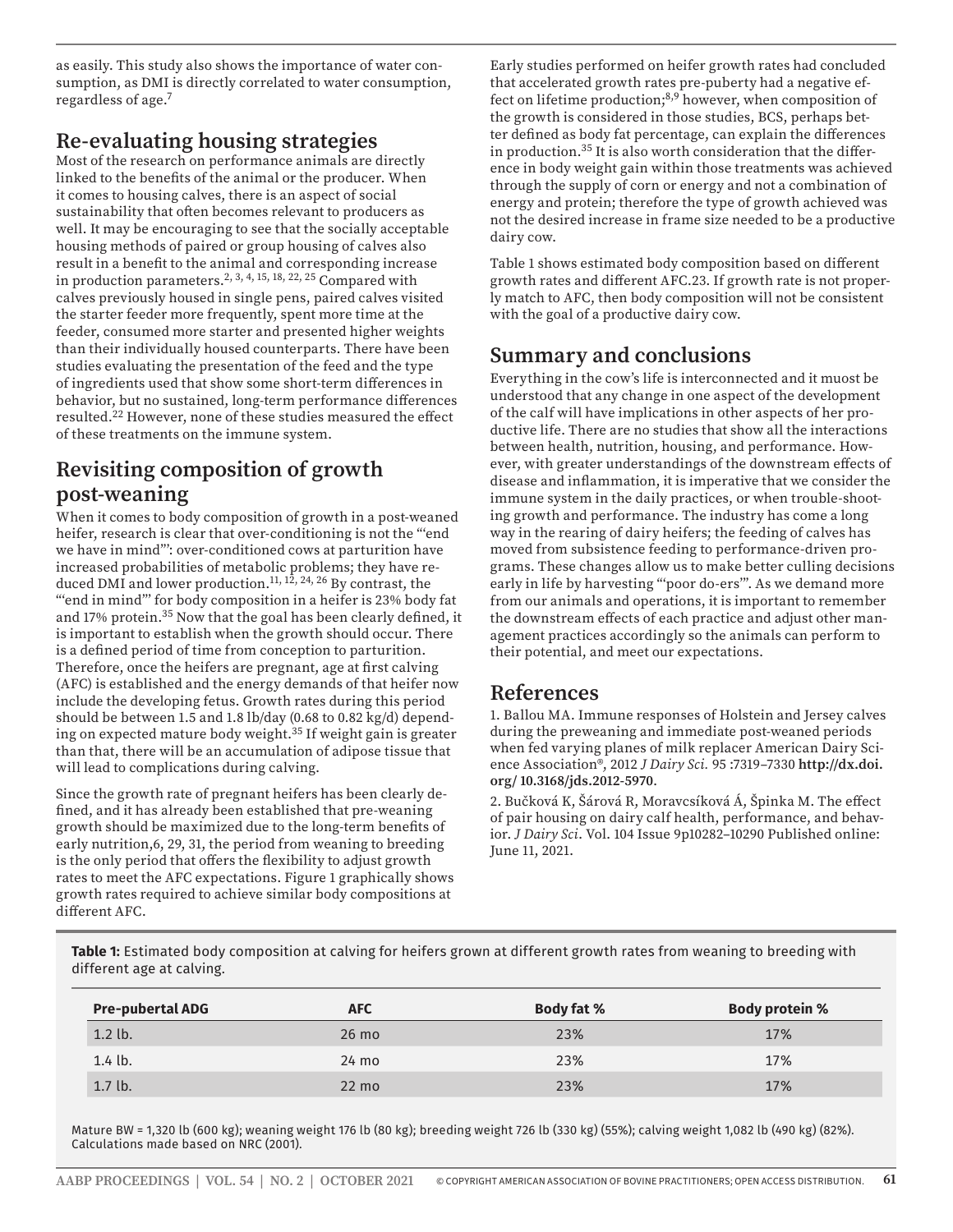

**Figure 1:** Growth rates required to achieve similar body composition at different ages at calving (AFC). Calculations based on 1,600 lb (730 kg) mature body weight animal utilizing NRC (2001) equations.

3. Costa JHC, Daros RR, von Keyserlingk MAG, Weary DM. Complex social housing reduces food neophobia in dairy calves. *J Dairy Sci*. Vol. 97 Issue 12p7804–7810 Published online: October 8, 2014.

4. De Paula Vieira A, von Keyserlingk MAG, Weary DM. Effects of pair versus single housing on performance and behavior of dairy calves before and after weaning from milk. *J Dairy Sci*. Vol. 93, Issue 7, P3079-3085, July 01, 2010.

5. De Paula Vieira A, von Keyserlingk MAG, Weary DM. Effects of pair versus single housing on performance and behavior of dairy calves before and after weaning from milk. *J Dairy Sci*. Vol. 93, Issue 7, P3079-3085, July 01, 2010.

6. Diaz MC, Van Amburgh M, Smith J, Kelsey J, Hutten E. Composition of growth of Holstein calves fed milk replacer from birth to 105-kilogram body weight. *J Dairy Sci*. 2001; 84 (11352160): 830-842.

7. Eckert E, Brown HE, Leslie KE, DeVries TJ, Steele MA. Weaning age affects growth, feed intake, gastrointestinal development, and behavior in Holstein calves fed an elevated plane of nutrition during the preweaning stage. *J Dairy Sci*. Open Archive Published: July 02, 2015 **DOI:https://doi.org/10.3168/ jds.2014-9062** Vol. 98, Issue 9, P6315-6326, September 01, 2015.

8. Foldager J, Sejrsen K. Mammary gland development and milk production in dairy cows in relation to feeding and hormone manipulation during rearing. *Research in Cattle Production*. Danish Status and Perspectives. Landhusholdningsselskabet. Frederiksberg, Denmark1987 (Page 102).

9. Foldager J, Sejrsen K. Nutrition of replacement heifers affect mammary development and their ability to produce milk. In Proceedings [of the] XII<sup>th</sup> World Congress on Diseases of Cattle, September 7-10, 1982, International Congrescentrum RAI, Amsterdam, the Netherlands/World Association for Buiatrics 1982. Utrecht, Netherlands: Dutch Section of the World Association for Buiatrics, 1982.

10. Goff JP. Major Advances in Our Understanding of Nutritional Influences on Bovine Health. *J Dairy Sci*. Vol. 89, Issue 4, P1292- 1301, April 01, 2006.

11. Heuer C, Schukken YH, Dobbelaar P. Postpartum body condition score and results from the first test day milk as predictors of disease, fertility, yield, and culling in commercial dairy herds. *J Dairy Sci*. 1999; 82: 295-304.

12. Hoedemaker M. Prange D. Gundelach Y. Body condition change ante- and postpartum, health and reproductive performance in German Holstein cows. *Reprod Domest Anim*. 2009; 44: 167-173.

13. Horst EA, Kvidera SK, Baumgard LH. Invited review: The influence of immune activation on transition cow health and performance — A critical evaluation of traditional dogmas. *J Dairy Sci*. Vol. 04, Issue 8, p8380-8410, August 01, 2021.

14. Hulbert LE, Cobb CJ, Carroll JA, Ballou MA. The effects of early weaning on innate immune responses of Holstein calves1 American Dairy Science Association®, *J Dairy Sci*. 2011 94 :2545– 2556 doi: 10.3168/jds.2010-3983.

15. Jensen MB, Duve LR, Weary DM. Pair housing and enhanced milk allowance increase play behavior and improve performance in dairy calves. *J Dairy Sci*. Vol. 98, Issue 4, p2568–2575, Published online: February 11, 2015.

16. Johnson JL, Godden SM, Molitor T, Ames T, Hagman JD. Effects of Feeding Heat-Treated Colostrum on Passive Transfer of Immune and Nutritional Parameters in Neonatal Dairy Calves. *J Dairy Sci*. 90:5189–5198 **doi:10.3168/jds.2007-2019** ©. American Dairy Science Association®, 2007.

17. Khan MA, Lee HJ, Lee WS, Kim HS, Ki KS, Hur TY, Suh GH, Kang SJ, Choi J YJ Structural Growth, Rumen Development, and Metabolic and Immune Responses of Holstein Male Calves Fed Milk Through Step-Down and Conventional Methods. *J Dairy Sci.* 90:3376–3387 **doi:10.3168/jds.2007-0104** © American Dairy Science Association, 2007.